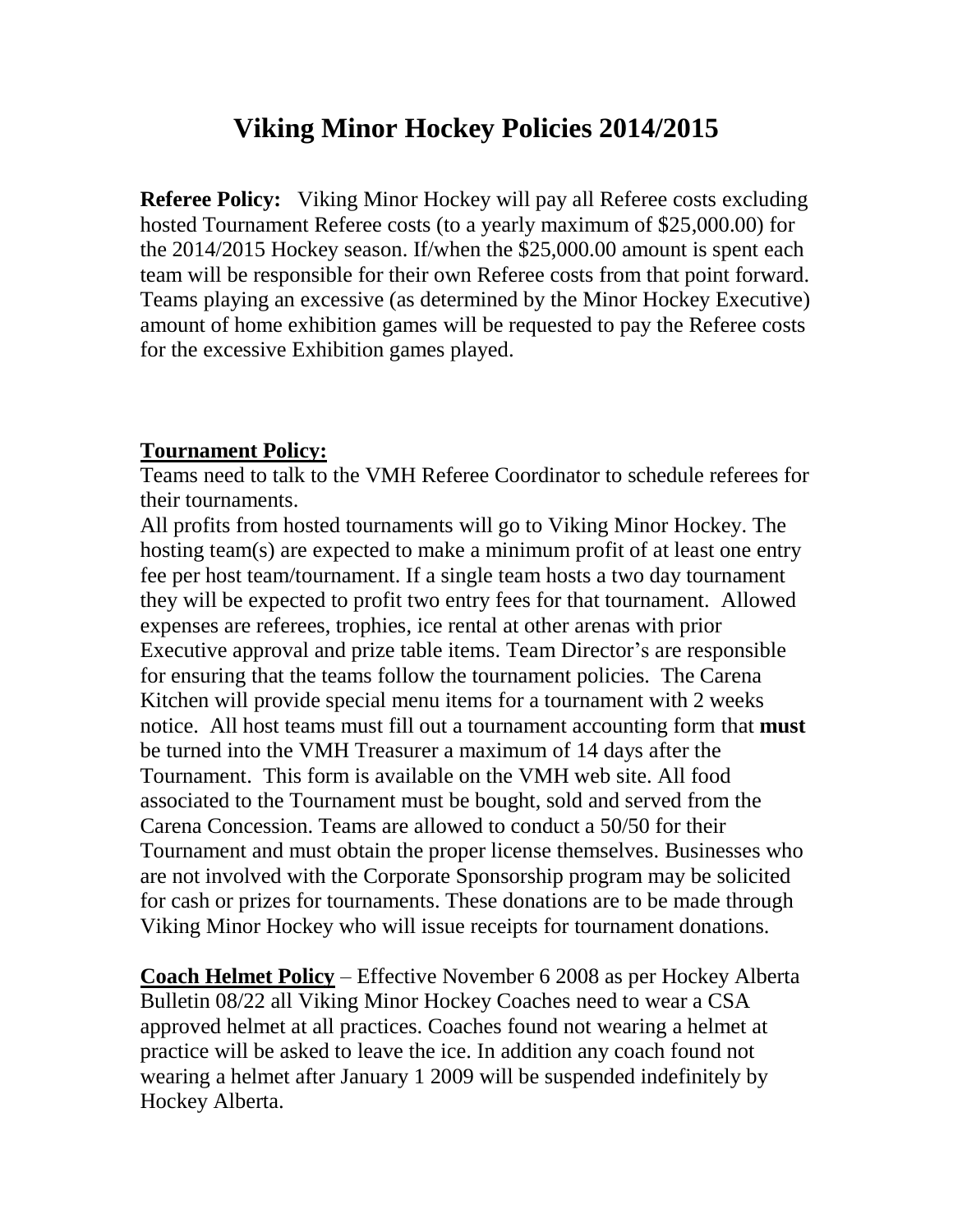**50/50 Policy:** All Teams will be allowed to run 50/50 at all home games. The Team will keep the profits of the 50/50. Teams are responsible for obtaining the proper 50/50 license for each game. Tournament 50/50 is not part of this policy as all tournament 50/50 profit goes to Viking Minor Hockey. The Viking Minor Hockey Director responsible for 50/50 and all issues/questions need to be brought forward through Sara.

**Jersey/Equipment Policy** – Each Team in Viking Minor Hockey will receive a set of Home and Away jerseys this season. New socks are \$25.00 for 2 pairs or \$15.00 for one pair . Each team will be given a jersey sheet that they **must fill out and return to the VMH Equipment Director.** Jerseys are the responsibility of each team's Coaches and Managers**.** Under no circumstances are jerseys allowed to be taken home by the players. Jerseys are to be kept in the assigned locker rooms. If jerseys are missing or damaged at the end of the season, it will be the team's responsibility to replace them. **Initiation teams will be allowed to put their names (***on the top only)* **of the jerseys. No other Teams are allowed to put names on their jerseys**. Please ensure only team equipment and sweaters go in the storage rooms. Each team will be given a key to their assigned (please see Della for key) storage room which must be returned at the end of the season. **Pucks, pylons, shooter tutor, white boards, and pinies all go back in the puck room found behind the penalty box after each game or practice.** Teams will share pucks from Minor Hockey and use them for practice and home game warm-up (visitors also).

**<u>Out of Town player registration policy</u>** – Viking Minor Hockey will only accept players from Towns who do not have a Team (or their team is full) in that players age category. If a player wishes to play in Viking from a town that has a Team of a lower Provincial classification it will be dealt with on a case by case basis by the Viking Minor Hockey Executive. All Viking Teams will openly accept eligible players at all age levels. If any Team has more players than available spots Viking Minor Hockey will first look at having two teams (tiered Atom up) and if that is not possible a try out of non-residents will occur for the remaining open positions. **Any contact between outside Minor Hockey representatives must happen through the Association Presidents as any other contact could be considered tampering.**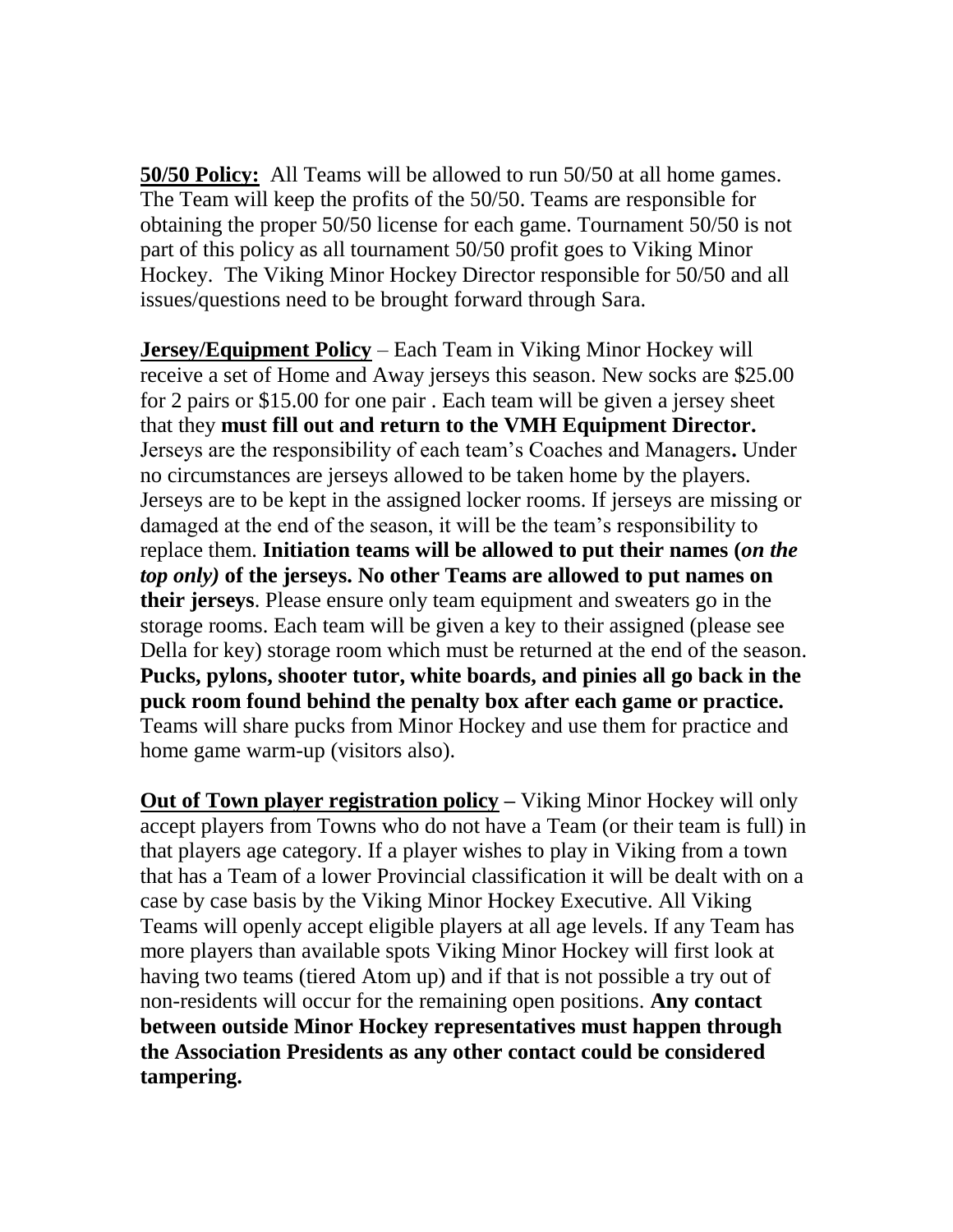**Girls Hockey Teams Coaching Staff Policy** – All Girls hockey teams PeeWee and up require a carded Female member of the coaching staff to be present on the bench and in the dressing room at all games and in the arena and dressing room during all practices.

**Team Staff Background Check Policy** – All Team Staff require a yearly Background check conducted at their local RCMP detachment. Each individual is to provide the check to the VMH President by December  $31<sup>st</sup>$  of the current Season. If the background check identifies a criminal record the Team Staff member must be prepared to disclose (in writing) to the VMH President the details of the record or that individual will be removed from their team position.

# **Head Coach Selection and Coach Responsibilities Policy (NEW)**

## **I. Application and Selection Process**

Applications are accepted on an annual basis (at registration) by the Viking Minor Hockey Executive from individuals interested in coaching one of the Viking Minor Hockey teams. In the event of more than one Head Coach applying for the same team the VMH Executive will choose the Head Coach. The selection of Assistant Coaches/Manager/Trainer is the responsibility of the Head Coach. In the selection of other team official's coaches are reminded that they are responsible to Viking Minor Hockey for the operation of their team. When selecting Assistant Coaches/Managers/Trainers Head Coaches must ensure that their conduct with the players, other teams, and officials is of a professional nature. All applicants will be notified personally by a member of the VMH Executive as to the outcome of their Application. **No active team Director on the Viking Minor Hockey Executive will be permitted to be a team official (Coach, Manager, Trainer) for the Team they are a Director for within Viking Minor Hockey.**

## **II. Responsibilities of the Coach**

 $\Box$   $\Box$  Oversee all team operations

□□Follow Viking Minor Hockey Association Policies and Bylaws

 $\Box$  Explain philosophy and plans to parents and players prior to start of season and hold team and parent meetings as required during the year

 $\Box$   $\Box$  Selection of team (tiering) – with assistance from VMH Executive.

 $\Box$   $\Box$  Attend games and practices

□□Conduct properly prepared practices (Refer to manuals obtained from Hockey Alberta)

 $\Box$  Ensure that all players are given the opportunity to develop in a non-threatening environment

 $\square$  Ensure that no hazing of players is tolerated